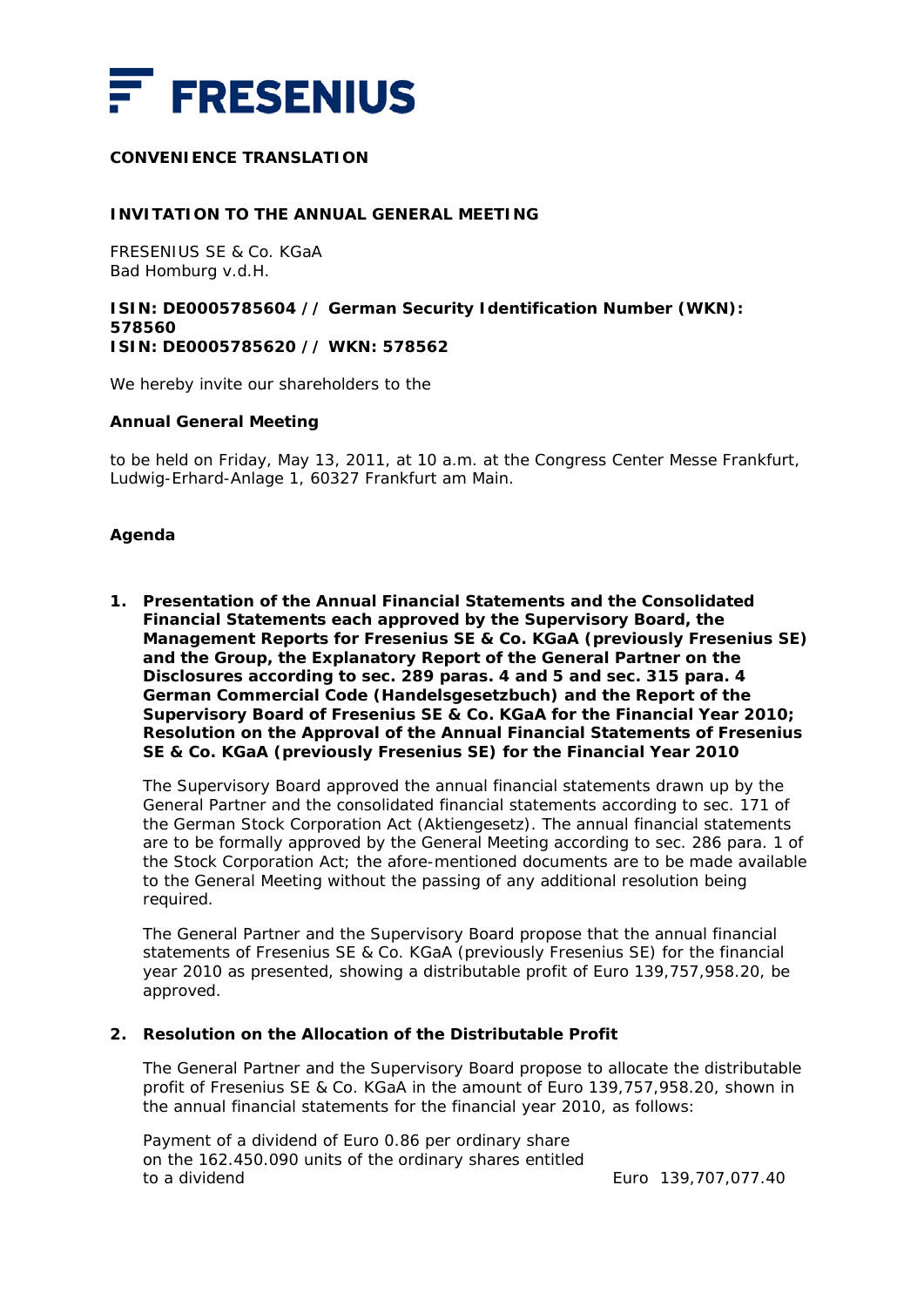The dividend is payable on May 16, 2011.

Balance to be carried forward

| Euro | 50,880.80 |
|------|-----------|
|      |           |

Euro 139,757,958.20

#### **3. Resolution on the Approval of the Actions of the Then Management Board for the Financial Year 2010**

Until the coming into effect of the transformation of legal form on January 28, 2011, the company was in the legal form of a Societas Europaea under the name Fresenius SE. For this reason, the management of the company in the financial year 2010 was exercised by the then Management Board of Fresenius SE. The subject matter of this agenda item is therefore the ratification of the then Management Board of Fresenius SE.

The General Partner and the Supervisory Board propose to approve the actions of the members of the Management Board who were in office in the financial year 2010, for that financial year.

#### **4. Resolution on the Approval of the Actions of the Then Supervisory Board for the Financial Year 2010**

The General Partner and the Supervisory Board propose to approve the actions of the members of the Supervisory Board who were in office in the financial year 2010, for that financial year.

#### **5. Election of the Auditor and Group Auditor for the Financial Year 2011**

Upon recommendation of its Audit Committee, the Supervisory Board proposes to elect KPMG AG Wirtschaftsprüfungsgesellschaft, Berlin, as the auditor and group auditor for the financial year 2011.

#### **6. Resolution on the Cancellation of the Existing Authorized Capitals I to V and the Creation of New Authorized Capital I as well as a Corresponding Amendment to the Articles of Association**

The articles of association of Fresenius SE & Co. KGaA authorize the General Partner in sec. 4 paras. 4 to 8 to increase the share capital of the company with the consent of the Supervisory Board by up to Euro 19,200,000.00 (Authorized Capitals I and II) by the issue of new ordinary bearer shares for cash, or for cash and/or contributions in kind, respectively, as well as to the issue of ordinary bearer shares by up to Euro 11,811,542.00 (Authorized Capitals III to V) according to the stock option plan insofar as no conditional capital is used to satisfy the subscription rights. These capitals shall be cancelled.

The servicing of the stock options and convertible bonds under the stock option plan of the company are serviced out of conditional capital according to sec. 4 paras. 9 to 11 (future paras. 5 to 7) of the articles of association (Conditional Capitals I to III). The utilization of the Authorized Capitals III to V was only an alternative to the utilization of the Conditional Capitals I to III.

The purpose of the creation of a new Authorized Capital I in the amount of up to Euro 40,320,000.00 is to provide the General Partner with sufficient flexibility to finance the growth of the company in future.

The General Partner and the Supervisory Board propose to resolve as follows: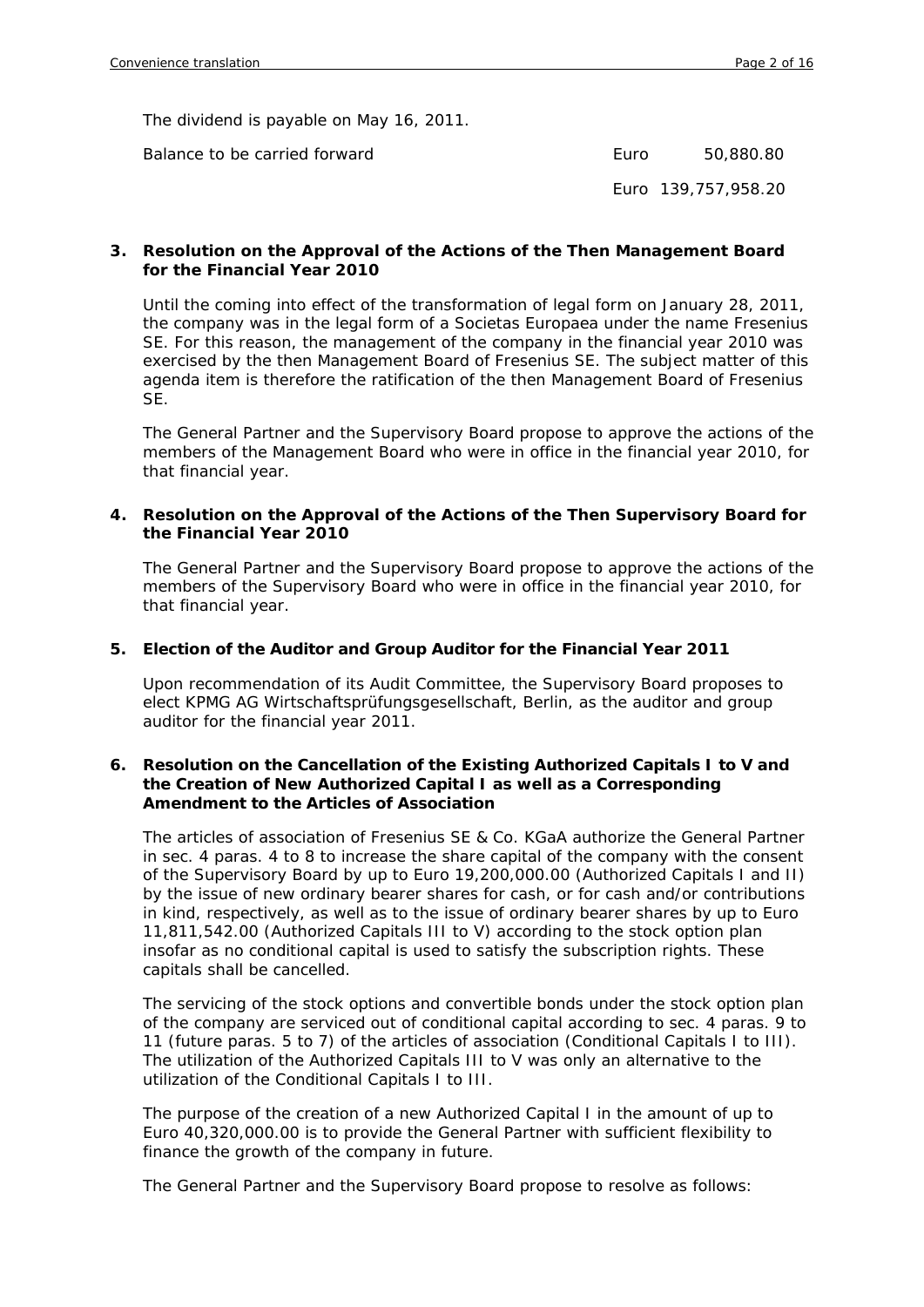a) The so far unused authorizations to increase the share capital according to sec. 4 paras. 4 to 8 of the articles of association (Authorized Capitals I to V) are cancelled with effect of the entry of the new sec. 4 para. 4 of the articles of association in the commercial register. The previous paras. 9 to 12 of sec. 4 turn into paras. 5 to 8.

The General Partner is instructed to register the preceding resolved cancellation of the Authorized Capitals I to V (sec. 4 paras. 4 to 8 of the articles of association) in the commercial register only if the creation of the new Authorized Capital I resolved hereafter is registered together with the corresponding amendment to the articles of association at the same time or immediately following the registration of the cancellation.

The General Partner shall be authorized to increase the share capital of the company once or several times with the consent of the Supervisory Board by up to Euro 40,320,000.00 (Authorized Capital I) by the issue of new ordinary bearer shares for cash and/or contributions in kind up to May 12, 2016. The number of shares must be increased in the same proportion as the share capital. The shareholders shall be granted, in principle, a subscription right; the subscription right can also be granted in such a way that new shares are taken up by credit institutions or companies operating according to sec. 53 para. 1 sent. 1 or sec. 53b para. 1 sent. 1 or para. 7 German Banking Act (Kreditwesengesetz) (financial institution) or a consortium consisting of such credit or financial institutions with the obligation to offer the shares to the shareholders for subscription.

The General Partner is, however, authorized, with the consent of the Supervisory Board, to exclude the subscription right of the shareholders in the following cases:

- insofar as it is necessary to eliminate fractional amounts;
- in the case of a capital increase for cash, if the issue price does not fall significantly below the stock exchange price of the already listed shares at the time the issue price is fixed with final effect by the General Partner, and the proportionate amount of the shares issued with exclusion of subscription rights does not exceed 10% of the share capital either at the time of the resolution on the authorization or at the time of the utilization of the authorization. If during the period of validity of the Authorized Capital I until its utilization, other authorizations concerning the issue or the sale of the shares of the company or the issue of rights which authorize or bind to the subscription of shares of the company, are used and thereby the right of subscription is excluded in direct or analogous application of sec. 186 para. 3 sent. 4 Stock Corporation Act, this has to be taken into consideration with regard to the abovementioned 10% limit;
- in the case of a capital increase for contributions in kind for the purpose of acquiring a company, parts of a company or investments in a company.

The General Partner may only use the authorizations granted above concerning the exclusion of subscription rights to such an extent that the proportional amount of the total number of shares issued with exclusion of the subscription rights does not exceed 20% of the share capital, either at the time of the resolution on the authorization or at the time of the utilization of the authorization.

The General Partner shall be authorized to determine the further details regarding the implementation of capital increases using the Authorized Capital I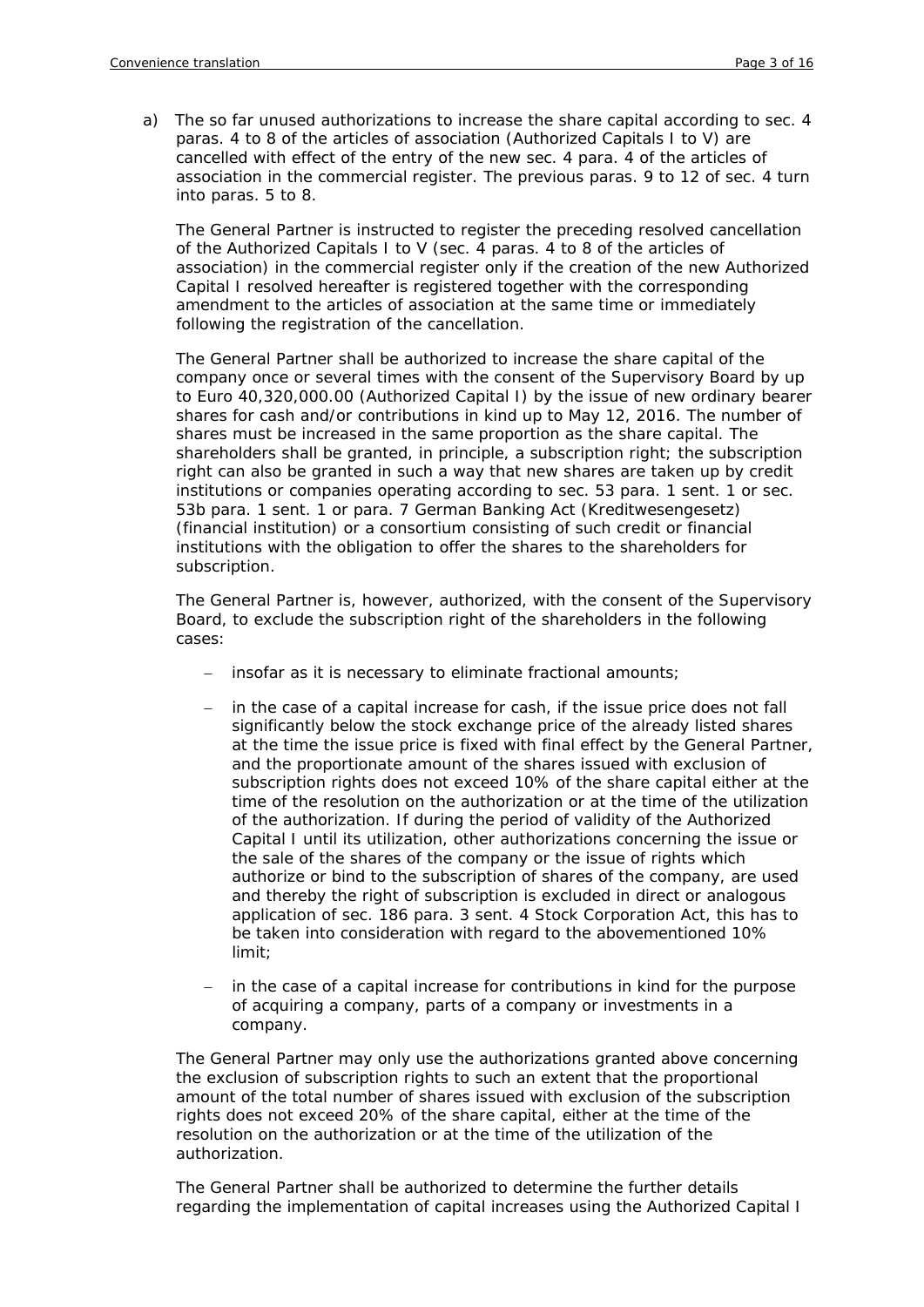with the consent of the Supervisory Board. The Supervisory Board shall be authorized to amend sec. 4 para. 4 and sec. 4 para. 1 after the implementation, in whole or in part, of the increase of the share capital using the Authorized Capital I or after the expiry of the authorization period according to the amount of the capital increase from the Authorized Capital I.

b) A new Authorized Capital I in the amount of Euro 40,320,000.00 shall be created. Therefore paras. 4 to 8 of sec. 4 of the articles of association of Fresenius SE & Co. KGaA shall be replaced by a new para. 4 with the following wording:

"The General Partner is authorized to increase the share capital of the company once or several times with the consent of the Supervisory Board by up to Euro 40,320,000.00 (Authorized Capital I) by the issue of new ordinary bearer shares for cash and/or contributions in kind up to May 12, 2016. The number of shares must be increased in the same proportion as the share capital. The shareholders shall be granted, in principle, a subscription right; the subscription right can also be granted in such a way that new shares are taken up by credit institutions or companies operating according to sec. 53 para. 1 sent. 1 or sec. 53b para. 1 sent. 1 or para. 7 German Banking Act (*Kreditwesengesetz*) (financial institution) or a consortium consisting of such credit or financial institutions with the obligation to offer the shares to the shareholders for subscription.

The General Partner is, however, authorized, with the consent of the Supervisory Board, to exclude the subscription right of the shareholders in the following cases:

- insofar as it is necessary to eliminate fractional amounts;
- in the case of a capital increase for cash, if the issue price does not fall significantly below the stock exchange price of the already listed shares at the time the issue price is fixed with final effect by the General Partner, and the proportionate amount of the shares issued with exclusion of subscription rights does not exceed 10% of the share capital either at the time of the resolution on the authorization or at the time of the utilization of the authorization. If during the period of validity of the Authorized Capital I until its utilization, other authorizations concerning the issue or the sale of the shares of the company or the issue of rights which authorize or bind to the subscription of shares of the company, are used and thereby the right of subscription is excluded in direct or analogous application of sec. 186 para. 3 sent. 4 Stock Corporation Act, this has to be taken into consideration with regard to the abovementioned 10% limit;
- in the case of a capital increase for contributions in kind for the purpose of acquiring a company, parts of a company or investments in a company.

The General Partner may only use the authorizations granted above concerning the exclusion of subscription rights to such an extent that the proportional amount of the total number of shares issued with exclusion of the subscription rights does not exceed 20% of the share capital, either at the time of the resolution on the authorization or at the time of the utilization of the authorization.

The General Partner is authorized to determine the further details regarding the implementation of capital increases using the Authorized Capital I with the consent of the Supervisory Board. The Supervisory Board is authorized to amend sec. 4 para. 4 and sec. 4 para. 1 after the implementation, in whole or in part, of the increase of the share capital using the Authorized Capital I or after the expiry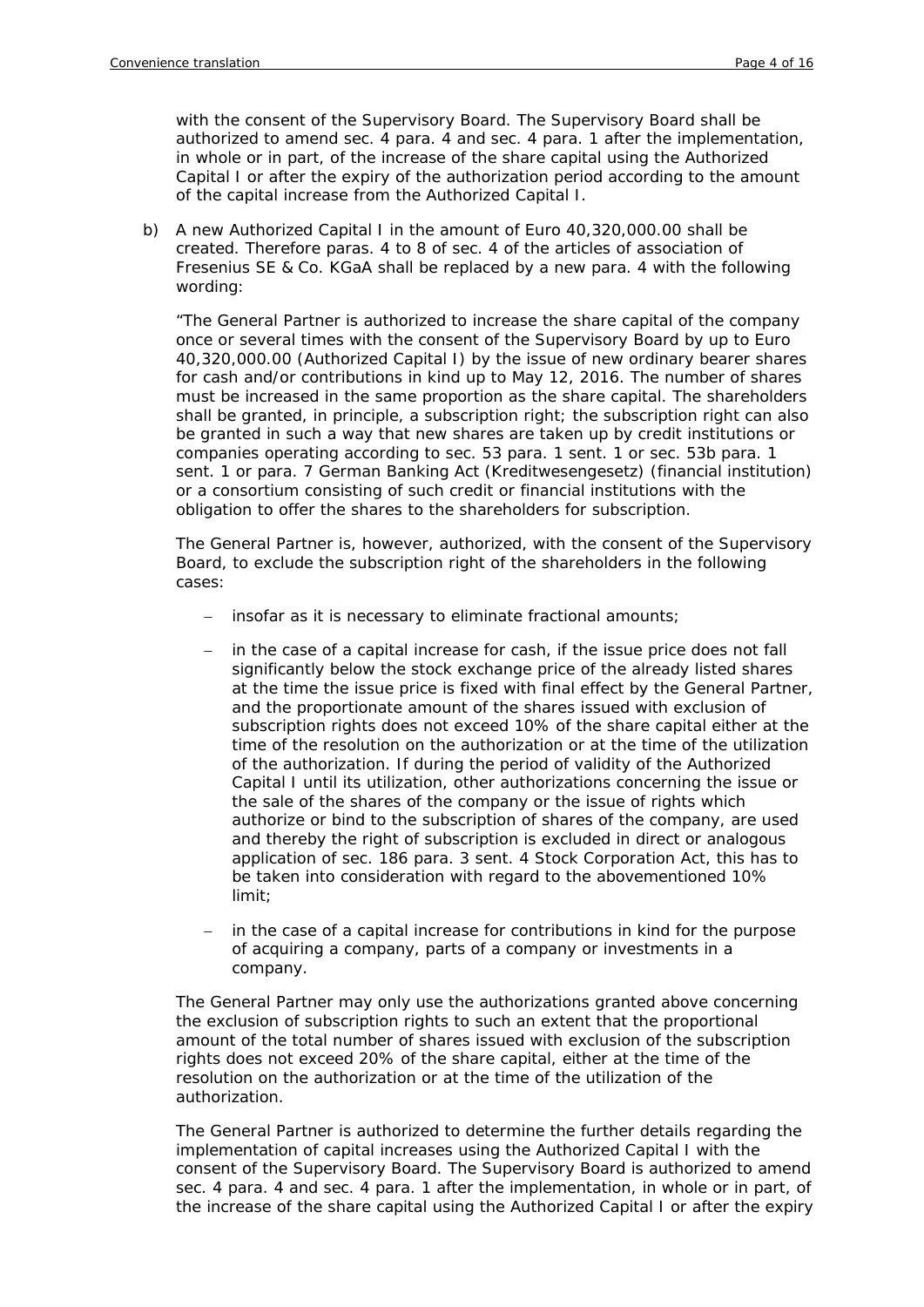of the authorization period according to the amount of the capital increase from the Authorized Capital I."

The General Partner has submitted a written report concerning the reasons for the authorization to exclude subscription rights according to sec. 186 para. 4 sent. 2 of the Stock Corporation Act in conjunction with sec. 203 para. 2 sent. 2 of the Stock Corporation Act. The content of the report is published as an attachment to this invitation to the Annual General Meeting.

## **7. Resolution on the Amendment to the Articles of Association**

The General Partner and the Supervisory Board propose to resolve as follows:

A new section "C. Joint Committee" shall be inserted after sec. 13 of the articles of association of Fresenius SE & Co. KGaA. Thereby the existing section "C. General Meeting" becomes "D. General Meeting". The following provisions will be inserted under the heading "C. Joint Committee":

## **"§ 13a Joint Committee**

The company has a Joint Committee consisting of two members of the Supervisory Board of the General Partner, delegated by the General Partner and of two members of the Supervisory Board of the company (Joint Committee). The General Partner shall appoint one of its delegates to be the chairman of the Joint Committee.

## **§ 13b Appointment and Period of Office of the Members of the Joint Committee**

- (1) Sec. 103 para. 2 Stock Corporation Act shall apply accordingly to the members of the Joint Committee to be delegated by the General Partner.
- (2) The members of the Supervisory Board of the company on the Joint Committee will be appointed by resolution of the General Meeting. For the appointment to, and removal from, the Joint Committee of members of the company's Supervisory Board, the provisions on the election and removal of members of the Supervisory Board in secs. 103 para. 1 and 5, 124 para. 3 ss. 1 and 4, 127, 137, 285 para. 1 sent. 2 no. 1 Stock Corporation Act apply accordingly. If a member of the Supervisory Board of the company on the Joint Committee leaves the Joint Committee prior to the expiry of his period of office and no replacement member is appointed, the Supervisory Board of the company shall appoint a replacement member from among its members, whose period of office will end at the end of the next Ordinary General Meeting of the company.
- (3) Sec. 103 para. 3 ss. 1 and 4 Stock Corporation Act applies accordingly to the members of the Joint Committee. The Joint Committee shall decide on resolutions with a simple majority.
- (4) The provisions of sec. 8 paras. 3 to 6 shall apply to the election and periods of office of the members of the Joint Committee unless otherwise provided in paras. 1 and 2.

## **§ 13c Rights and Duties of the Joint Committee**

(5) The General Partner requires the consent of the Joint Committee for the following matters: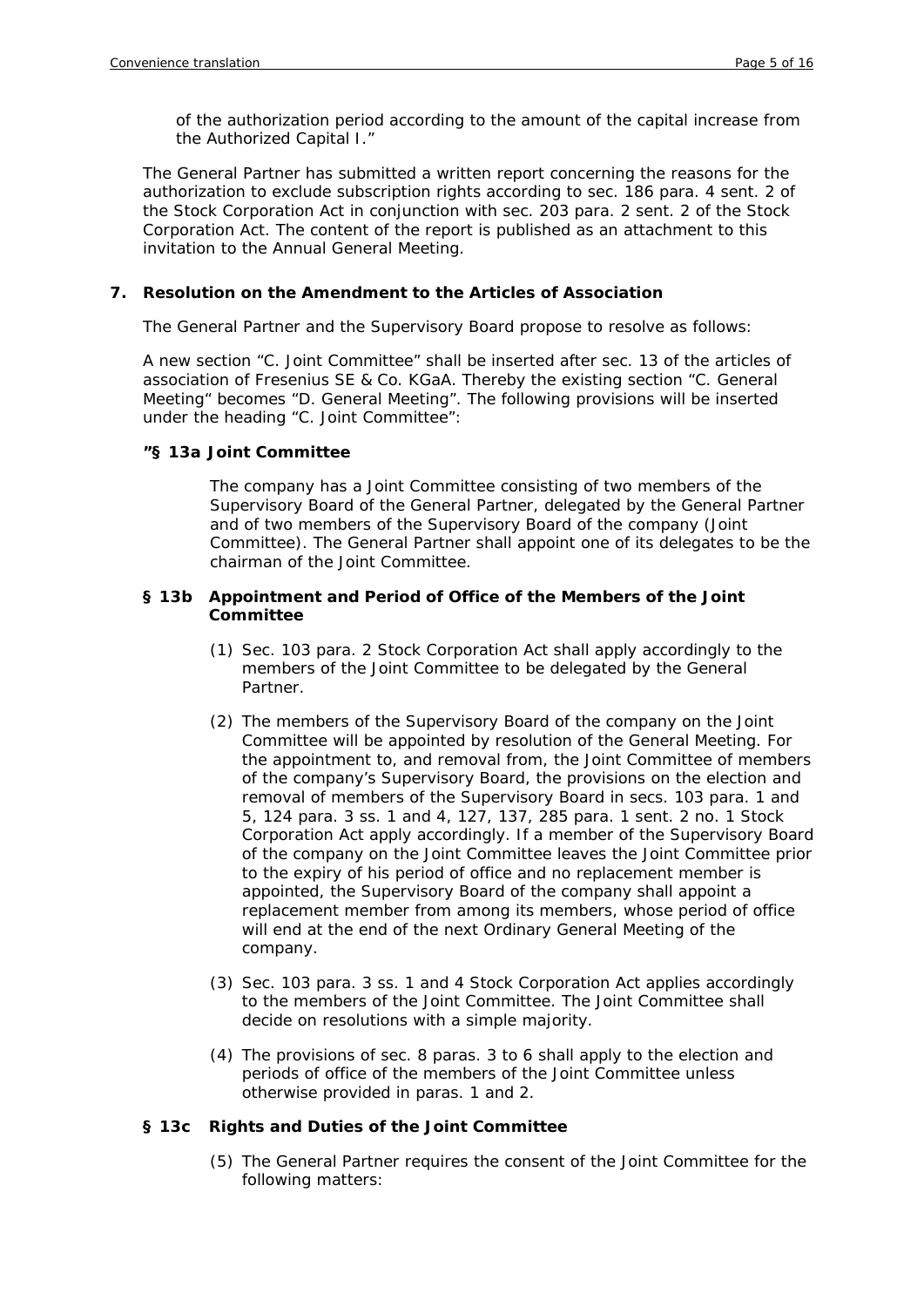- a) transactions between the company and affiliated companies of the Fresenius Group – with the exception of Fresenius Medical Care AG & Co. KGaA and its affiliated companies – on the one hand and the Else Kröner-Fresenius-Foundation on the other hand, if essential importance is attributed to them and the value of the transaction in a particular case or – in the case of continuing obligations – the annual expense exceeds 0.25% of the consolidated sales. The consolidated sales as shown in the consolidated financial statements of the company presented most recently to the General Meeting according to secs. 278 para. 3, 176 para. 1 sent. 1 Stock Corporation Act is decisive.
- b) the acquisition and sale of significant participations in and parts of companies;
- c) the spin-off of significant parts of the business from the assets of the company or of a business in which the company directly or indirectly holds all the shares;
- d) part mergers which refer to significant parts of the business;
- e) conclusion of inter-company agreements between a significant business controlled by the company and a third party;
- f) conclusion of leases of operations and transfer of possession agreements with third parties insofar as the subject matter of the lease or the transfer of possession is a significant part of the business;
- g) initial public offering of a significant business controlled by the company;
- h) conclusion of profit-sharing agreements between a third party and a significant business controlled by the company.

The Joint Committee is not competent, however, for matters decided by the Joint Committee of Fresenius Medical Care AG & Co. KGaA according to sec. 13c of its articles of association.

- (6) Matters referred to in para. (1) b) to h) are significant if 40% of the consolidated sales, the consolidated balance-sheet total and the consolidated profit (earnings before interest and taxes/EBIT) are affected by the matter. The degree of significance of each matter shall be determined on the basis of the mathematical average of the said figures in the consolidated financial statements of the company that have been audited without qualification by the auditors in the previous three financial years.
- (7) The competences and rights of the General Meeting under statute and the articles of association remain unaffected.

## **§ 13d Meetings and Resolutions of the Joint Committee**

- (1) Meetings of the Joint Committee will be called by its chairman stating the matter which is to be the subject of the resolution.
- (2) The chairman of the Joint Committee shall submit, together with the invitation, but at the latest by the third day prior to the meeting of the Joint Committee, a report of the General Partner on the matters which are to be the subject matter of the resolutions. The report shall conclude with a draft resolution of the General Partner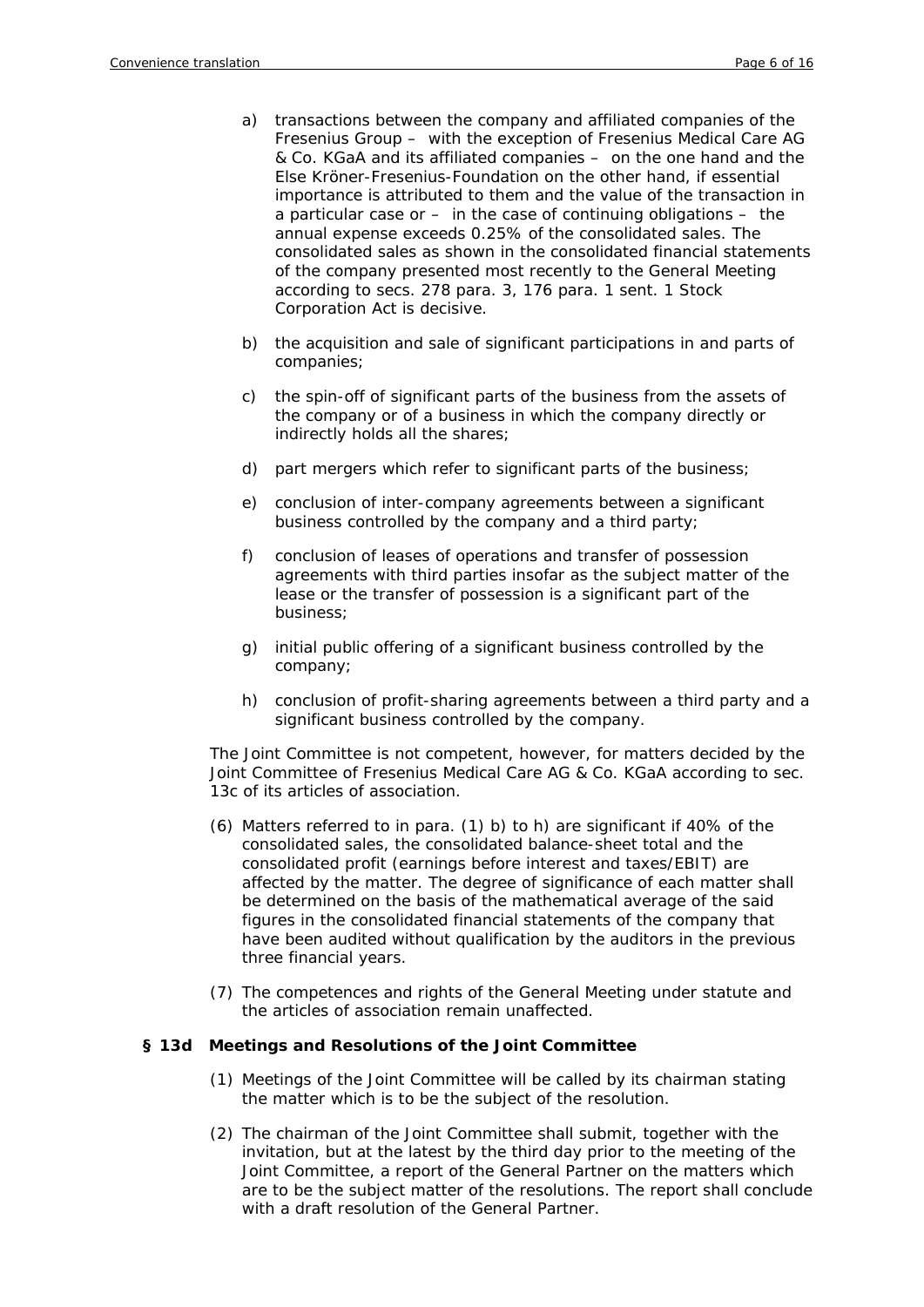- (3) Every member of the Joint Committee may demand from the General Partner information on all affairs of the company which are to be the subject matter of the resolutions. At the request of two members of the Joint Committee, the members of the Joint Committee shall be enabled to inspect the books and documents of the company if and to the extent these are related to the subject matter of the resolution in any way.
- (4) The Joint Committee has a quorum if at least three members participate in the adoption of resolutions. If a resolution is not passed because of the lack of a quorum, the chairman of the Joint Committee shall again call a meeting of the Joint Committee with notice of at least one week, which shall have a quorum if at least two members participate in the adoption of the resolution. The Joint Committee shall decide by a majority of the votes. Each member of the Joint Committee shall have one vote. In the case of a tie, a new vote on the same subject shall be taken at the request of the chairman or another member of the Joint Committee. In that vote, if there is again a tie, the chairman of the Joint Committee shall have two votes.
- (5) Sec. 10 of the articles of association shall apply accordingly to the meetings and the resolutions of the Joint Committee unless otherwise provided in paras. (1) to (4).

## **§ 13e Rules of Procedure, Report, Compensation**

- (1) Subject to mandatory statutory provisions and the articles of association of the company, the Joint Committee may adopt rules of procedure which will, in particular, take account of the interests of the non-German speaking members of the Joint Committee.
- (2) If the Joint Committee has met, it shall report to the General Meeting on its activities. Sec. 171 para. 2 ss. 1 and 2 (first half sentence) Stock Corporation Act and sec. 176 para. 1 sent. 1 Stock Corporation Act shall apply mutatis mutandis. It shall be disclosed in the report if any resolutions are passed by the exercise of the second vote of the chairman of the Joint Committee.
- (3) The members of the Joint Committee shall receive an attendance fee of Euro 3,000.00. The provisions of sec. 13 para. 4 of the articles of association apply accordingly.

## **§ 13f Duty of Care and Responsibility of the Members of the Joint Committee**

Sec. 116 Stock Corporation Act applies mutatis mutandis to the members of the Joint Committee."

## **8. Elections to the Joint Committee**

According to the amendment of the articles of association proposed under agenda item 7 of the invitation to this Annual General Meeting, the two members of the Supervisory Board on the Joint Committee shall be elected by the General Meeting according to sec. 13b para. 2 sent. 1 of the articles of association. According to sec. 13b para. 4 and sec. 8 paras. 3 to 6 of the articles of association of the company members shall be elected to the Joint Committee for the period until the end of the Annual General Meeting which resolves on the members' discharge for the fourth financial year after the beginning of their period in office. The year in which the period of office begins shall not be included in the calculation. The General Meeting shall not be bound to election proposals.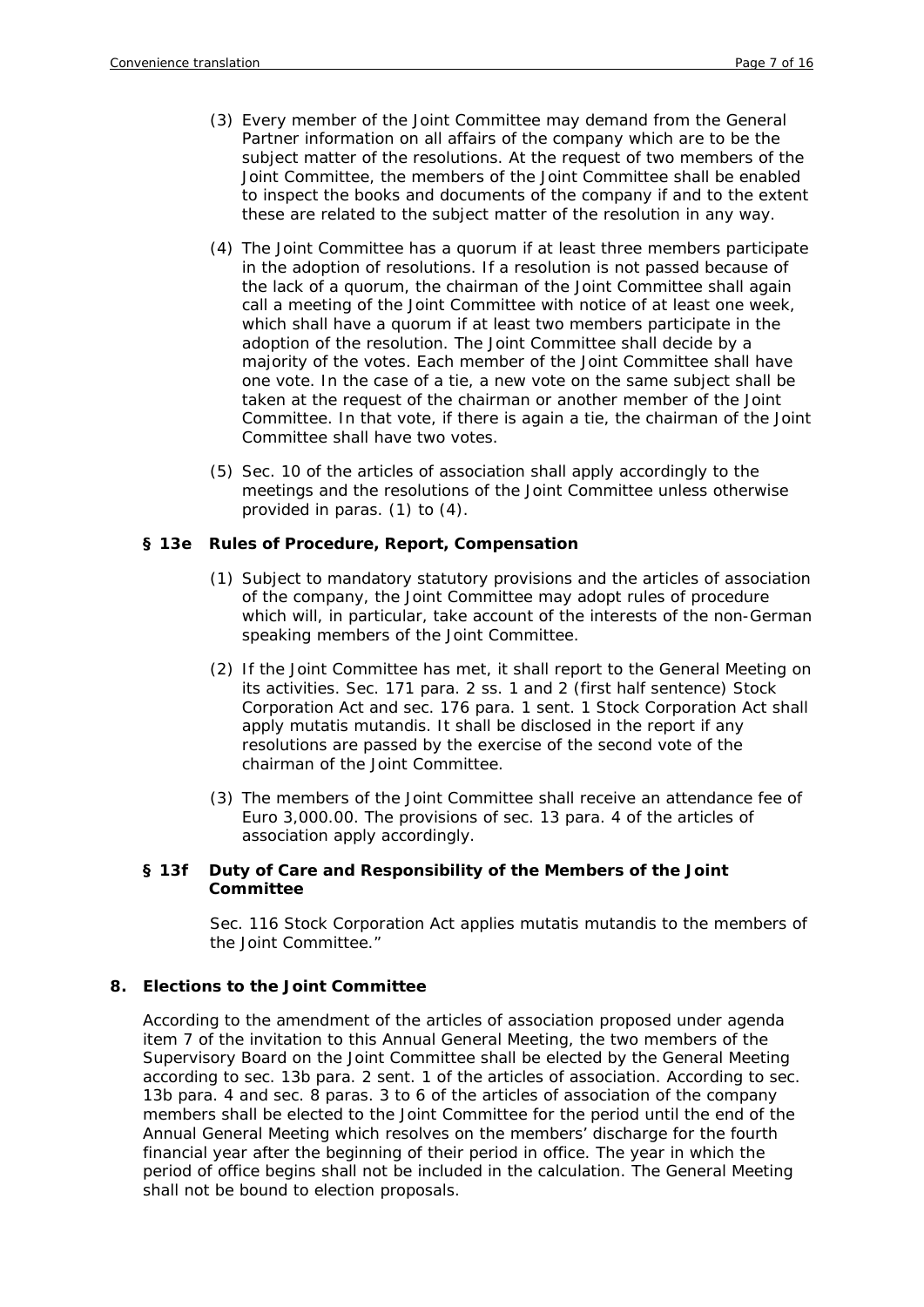The Supervisory Board proposes to elect the following persons to the Joint Committee until the end of the General Meeting which resolves on the members' discharge for the financial year 2015, subject to the suspensive condition of the entry of the amendment to the articles of association in the commercial register, as proposed in agenda item 7 of the invitation to this Ordinary General Meeting, as follows:

Dr. Gerd Krick

Königstein Former chairman of the Management Board Fresenius AG

Seats on the Supervisory Board: Fresenius Management SE (since March 11, 2010; chairman since May 12, 2010) Fresenius Medical Care AG & Co. KGaA (chairman) Fresenius Medical Care Management AG VAMED AG, Austria (chairman)

Dr. Gerhard Rupprecht

Gerlingen

Former member of the Management Board of Allianz SE (until December 31, 2010) Former chairman of the Management Board of Allianz Deutschland AG (until June, 30, 2010)

Seats on the Supervisory Board: Fresenius Management SE (since May 12, 2010) Heidelberger Druckmaschinen AG

## **Total Number of Shares and Voting Rights**

At the time the General Meeting is convened, 162,450,090 ordinary shares out of a total of 162,450,090 ordinary shares issued carry rights of participation and voting rights.

## **Participation in the General Meeting and Exercise of Voting Rights**

Shareholders who wish to participate in the Annual General Meeting or to exercise their voting rights must register for the Annual General Meeting and prove their eligibility.

The registration and proof of eligibility must be received by the company at

Fresenius SE & Co.KGaA c/o Commerzbank AG GS-MO 2.1.1 AGM Service 60261 Frankfurt am Main Facsimile +49 (0) 69/136 26351 E-mail: hv-eintrittskarten@commerzbank.com

at least 6 days prior to the General Meeting, i.e. no later than May 6, 2011, 24:00 hours CEST. For the purpose of proving eligibility, a special proof of share ownership issued by the custodian in text form in the German or English language is sufficient. The proof of share ownership has to relate to the beginning of April 22, 2011, i.e. 0:00 hours CEST (record date). The shareholder or his authorized representative shall receive an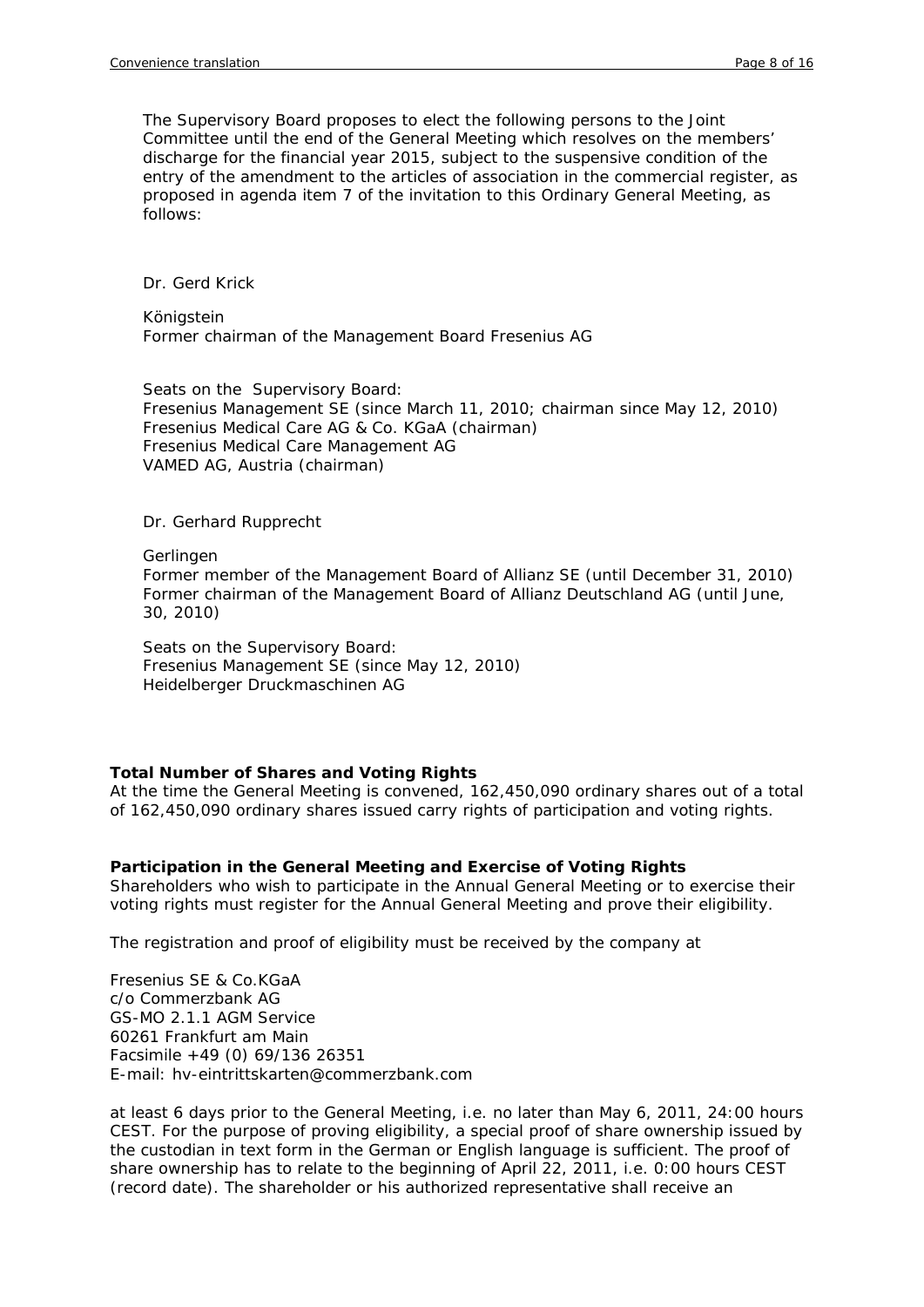admission ticket for the Annual General Meeting against submission of the proof of share ownership.

In relation to the company, a shareholder will only be deemed a shareholder entitled to participate in the meeting and to exercise voting rights if the shareholder has submitted the special proof of share ownership. The entitlement to participate in the meeting and the scope of the voting rights are exclusively determined by the shares owned on the record date. The record date shall not lead to a blocking period during which it is not allowed to sell shares. Even in the event of a full or partial sale of the shareholding following the record date, only the shares owned by the shareholder on the record date will be relevant for the participation in the meeting and the scope of the voting rights, i.e. a sale of shares, if any, after the record date will not affect the entitlement to participate in the meeting and the scope of the voting rights. This also applies mutatis mutandis if (additional) shares are purchased after the record date. Persons who do not own any shares on the record date and become shareholders only after the record date, are not entitled to participate in the meeting and to exercise voting rights. The record date does not constitute a relevant date with respect to the entitlement to dividends.

Each ordinary share grants one vote in the Annual General Meeting.

# **Voting Procedure**

## *Voting by Proxies*

A shareholder may also instruct an authorized representative, e.g. the custodian bank, an association of shareholders or any other person of his choice, to exercise his voting right in the Annual General Meeting. A registration, including proof of share ownership, in due time in accordance with the aforesaid will also be necessary in case of a voting by proxy.

Pursuant to sec. 134 para. 3 sent. 3 of the German Stock Corporation Act in conjunction with sec. 278 para. 3 of the German Stock Corporation Act, the power of attorney must be granted and revoked and the authorization evidenced to the company in text form (sec. 126b German Civil Code (Bürgerliches Gesetzbuch - BGB)). Shareholders who wish to authorize a proxy should use the form of the power of attorney they will receive together with the admission ticket. Evidence of the authorization must either be shown on the day of the General Meeting or be sent to the company at the following address:

Fresenius SE & Co. KGaA Investor Relations Else-Kröner-Straße 1 61352 Bad Homburg v.d.H. Facsimile: +49 (0) 61 72 / 608-24 88 E-mail: ir-fre@fresenius.com

A submission by e-mail shall preferably be made by Wednesday, May 11, 2011, 6:00 p.m. CEST.

Pursuant to sec. 15 para. 4 sent. 3 of the articles of association it is determined that a power of attorney can be revoked by appearing in person at the Annual General Meeting.

If the power of attorney is granted to a credit institution, an association of shareholders or any other individual or institution treated as equivalent to the aforesaid pursuant to sec. 135 para. 8 and para. 10 in conjunction with sec. 125 para. 5 of the German Stock Corporation Act and sec. 278 para. 3 of the German Stock Corporation Act, it shall be sufficient if the power of attorney is kept by the proxy in a verifiable form. Such power of attorney must be complete and may only contain declarations associated with the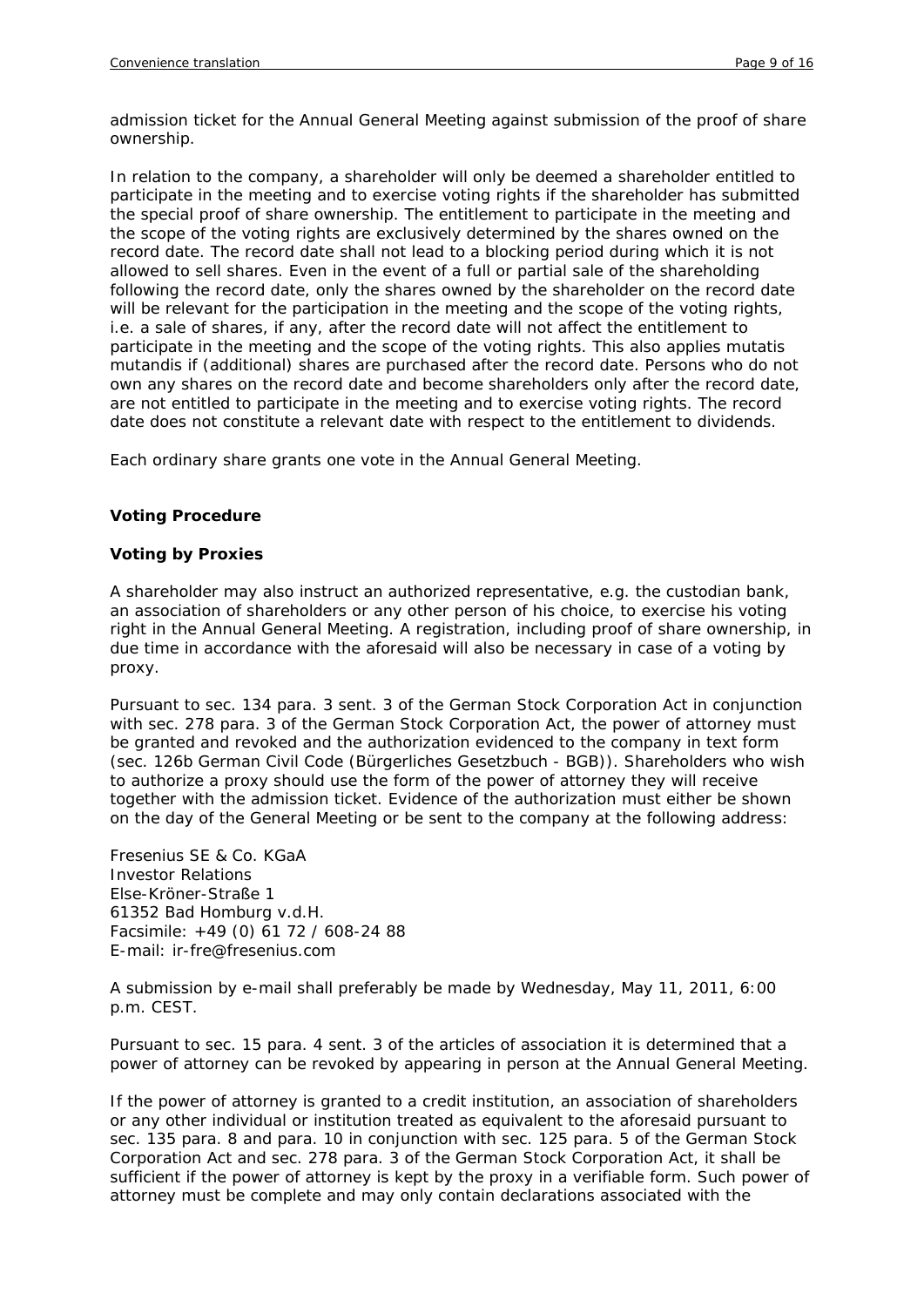exercise of voting rights. Shareholders wishing to appoint a credit institution, an association of shareholders or any other individual or institution treated as equivalent to the aforesaid as proxy are asked to agree with the same on the form of the power of attorney.

## *Voting by Company Proxies*

In addition, the Company offers its shareholders to authorize company-nominated employees, who are bound by instructions given to them (weisungsgebundene Stimmrechtsvertreter), as proxies for the exercise of voting rights already prior to the Annual General Meeting. Those shareholders who wish to grant a power of attorney to the proxies nominated by the company also have to register for the Annual General Meeting and prove their eligibility as aforesaid. The power of attorney granted to proxies and the instructions to them shall be received preferably by Wednesday, May 11, 2011, 6:00 p.m. CEST; they shall be in writing. The shareholders shall receive the corresponding documents and information together with the admission ticket to the Annual General Meeting.

The power of attorney and the instructions given to the proxies nominated by the company are to be addressed by mail, facsimile or by electronic means of communication (by e-mail) exclusively to the following address:

Fresenius SE & Co. KGaA Investor Relations Else-Kröner-Straße 1 61352 Bad Homburg v.d.H. Facsimile: +49 (0) 61 72 / 608-24 88 E-mail: ir-fre@fresenius.com

The company proxies are to vote in accordance with the instructions issued by the shareholders. If no instructions are issued, the power of attorney shall be invalid. Please note that the proxies are unable to accept any authority or instructions for exercising the right to speak and to ask questions, to submit motions or to file objections against shareholders' resolutions adopted at the General Meeting and that proxies will always abstain from voting in respect of resolutions proposed by shareholders during the General Meeting which have not been announced prior to the General Meeting.

## **Shareholder Rights**

#### *Motions by Shareholders to Amend the Agenda pursuant to sec. 122 para. 2 of the German Stock Corporation Act in conjunction with sec. 278 para. 3 of the German Stock Corporation Act*

Shareholders whose aggregate shareholding equals or exceeds 5% of the share capital or a pro rata amount of Euro 500,000 may request that items be included in the agenda and published. Any such request must be made in writing to:

Fresenius SE & Co. KGaA Management Board of the General Partner Fresenius Management SE Attn.: Dr. Jürgen Götz Else-Kröner-Straße 1 61352 Bad Homburg v.d.H.

The request must be received by the company at least 30 days prior to the meeting at the address mentioned above; for the purpose of calculating the above time period, the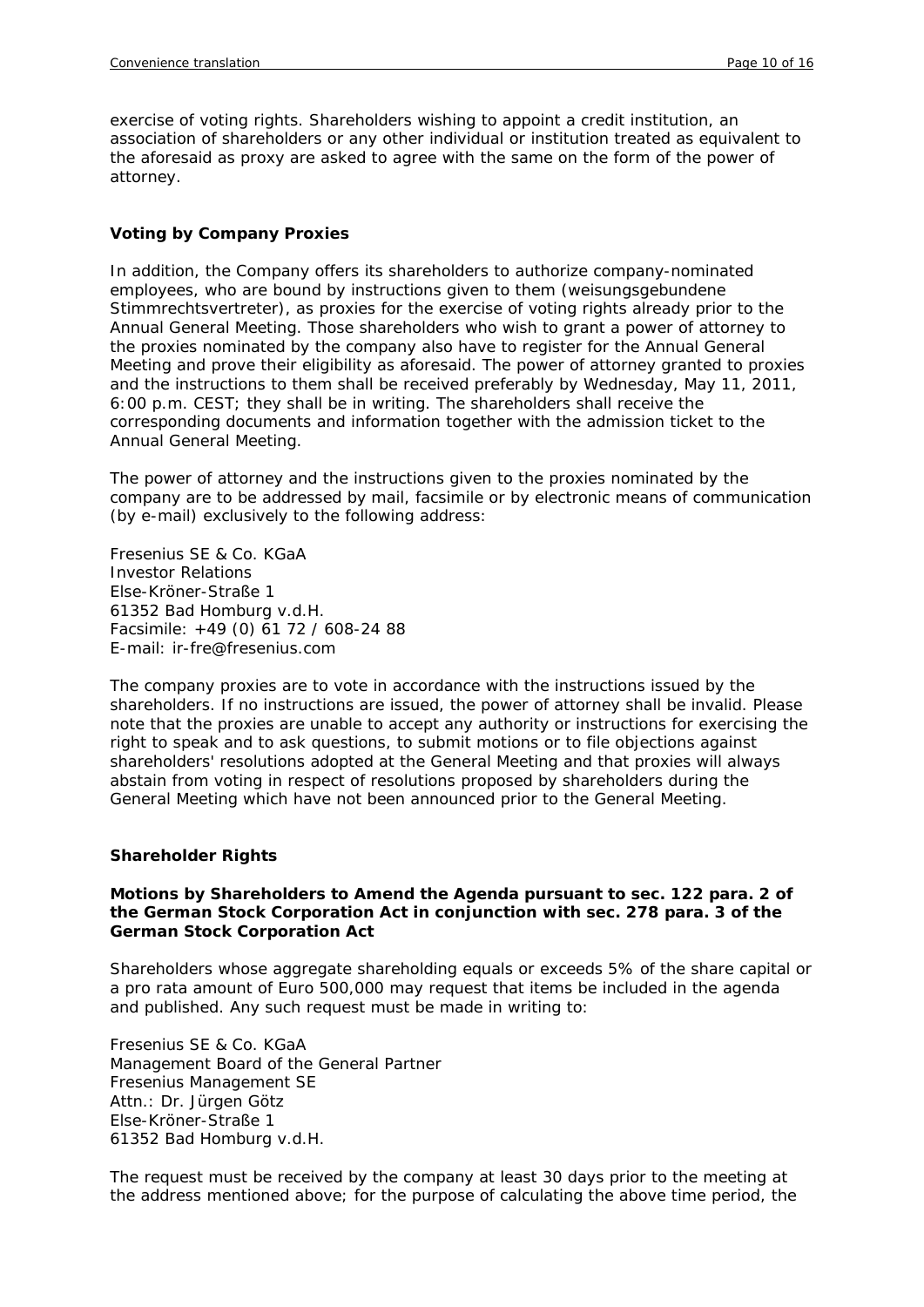day of the General Meeting and the day of receipt shall not be counted, i.e. the request must be received by April 12, 2011, 24:00 hours CEST. Each new item must be motivated or accompanied by a resolution proposal*.*

## *Motions and Election Proposals by Shareholders pursuant to secs. 126 para. 1 and 127 of the German Stock Corporation Act in Conjunction with sec. 278 para. 3 of the German Stock Corporation Act*

Shareholders may file motions regarding individual agenda items (cf. sec. 126 para. 1 of the German Stock Corporation Act in conjunction with sec. 278 para. 3 of the German Stock Corporation Act); this also applies to proposals for the election of members of the Supervisory Board or of auditors (cf. sec. 127 of the German Stock Corporation Act in conjunction with sec. 278 para. 3 of the German Stock Corporation Act).

Pursuant to sec. 126 para. 1 in conjunction with sec. 278 para. 3 of the German Stock Corporation Act, motions by shareholders, including the shareholder's name, a statement of grounds for the motion and any comments of the management, if any, are to be made available to the relevant authorized persons listed in sec. 125 paras. 1 to 3 in conjunction with sec. 278 para. 3 of the German Stock Corporation Act (as for example shareholders, among others, who so request) in accordance with the conditions set forth therein, provided that the shareholder has sent a counter-motion opposed to a proposal of the General Partner and/or the Supervisory Board in respect of a certain agenda item, including a statement of grounds for the counter-motion, to the company at the address set forth below, no later than 14 days prior to the General Meeting; in this context, the day of the General Meeting and the day of receipt shall not be counted, i.e. the countermotion must be received by April 28, 2011, 24:00 hours CEST. The aforementioned information must be made available via the company's website. A counter-motion need not be made available if one of the exceptions pursuant to sec. 126 para. 2 in conjunction with sec. 278 para. 3 of the German Stock Corporation Act applies. The statement of grounds need not be made available if it exceeds a total of 5,000 characters.

The right of each shareholder to make counter-motions regarding the various agenda items during the General Meeting also without a prior communication to the company remains unaffected. Please note that any counter-motions which have been sent to the company in advance and in due time will only be considered in the General Meeting if they are made orally during such meeting.

No statement of grounds need be provided for election proposals made by shareholders pursuant to sec. 127 in conjunction with sec. 278 para. 3 of the German Stock Corporation Act. Election proposals need not be made available if they do not contain the name, the exercised profession and the place of residence of the nominees and, in case of an election of members of the Supervisory Board, information on their membership in other supervisory boards, the constitution of which is required by law (cf. sec. 127 sent. 3 in conjunction with sec. 124 para. 3 and sec. 125 para. 1 sent. 5 of the German Stock Corporation Act in conjunction with sec. 278 para. 3 of the German Stock Corporation Act). Pursuant to sec. 127 sent. 1 in conjunction with sec. 126 para. 2 of the German Stock Corporation Act in conjunction with sec. 278 para. 3 of the German Stock Corporation Act, there are further circumstances under which election proposals do not need to be made available via the website. In all other respects, the requirements and provisions for making motions available apply mutatis mutandis.

Any motions or election proposals of shareholders pursuant to sec. 126 para. 1 and sec. 127 of the German Stock Corporation Act in conjunction with sec. 278 para 3 of the German Stock Corporation Act shall be sent exclusively to:

Fresenius SE & Co. KGaA Investor Relations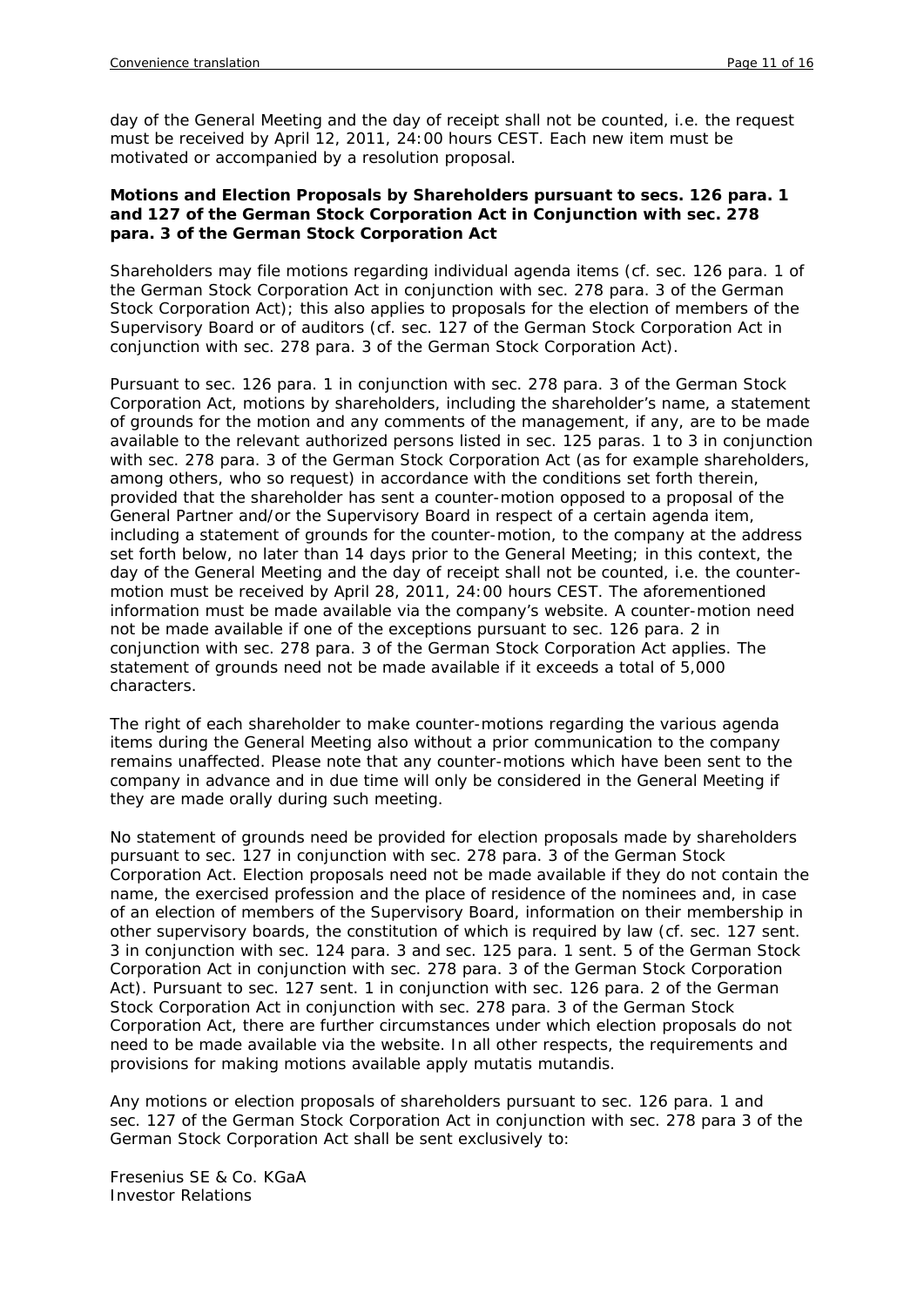Else-Kröner-Straße 1 61352 Bad Homburg v.d.H. Facsimile: +49 (0) 61 72 / 608-24 88 E-mail: ir-fre@fresenius.com

Any motions and election proposals of shareholders which are to be made available will be published in accordance with the aforesaid conditions on the company's website at [www.fresenius.com](http://www.fresenius.com/) under Investor Relations/Annual General Meeting. Comments of the management, if any, will also be published on that website.

*Information Right Pursuant to sec. 131 para 1 of the German Stock Corporation Act in conjunction with sec. 278 para. 3 of the German Stock Corporation Act*  At the General Meeting, each shareholder shall, upon request, be provided with information regarding the matters of the company by the General Partner, to the extent such information is necessary for a proper evaluation of the relevant item on the agenda (cf. sec. 131 para 1 German Stock Corporation Act in conjunction with sec. 278 para. 3 of the German Stock Corporation Act). The General Partner's duty to provide information also extends to the company's legal and business relationships with any affiliate as well as to the situation of the group and the companies included in the consolidated financial statements. Any request for information must, in principle, be made orally at the General Meeting during the discussion.

The information provided shall comply with the principles of diligent and accurate reporting. The General Partner may refuse to provide information under the conditions set forth in sec. 131 para. 3 in conjunction with sec. 278 para. 3 German Stock Corporate Act. Pursuant to sec. 17 para. 2 of the articles of association, the chairman of the meeting may reasonably restrict the time granted to shareholders within the scope of their right to ask questions and to speak; in particular, he shall have the right to determine a reasonable time frame for the conduct of the General Meeting, for individual items, or for individual speakers either at the beginning or during the General Meeting.

## **General Meeting Documents**

As of the day of publication of this invitation, the following documents will be available, together with this notice, for inspection by the shareholders at the offices of Fresenius SE & Co. KGaA (Else-Kröner-Straße 1, 61352 Bad Homburg v.d.H.):

- Financial statements of Fresenius SE & Co. KGaA for the year ended December 31, 2010, approved by the Supervisory Board
- Management Report of Fresenius SE & Co. KGaA for the financial year 2010
- IFRS consolidated financial statements of Fresenius SE & Co. KGaA for the year ended December 31, 2010, approved by the Supervisory Board
- IFRS group management report of Fresenius SE & Co. KGaA for the financial year 2010
- US GAAP annual report 2010 of the Fresenius group, including the report of the Supervisory Board, the corporate governance declaration and the remuneration report for the financial year 2010
- List of shareholdings (Aufstellung des Anteilbesitzes) of Fresenius SE & Co. KGaA for the financial year 2010
- Proposal of the General Partner and the Supervisory Board on the allocation of the distributable profit for the financial year 2010 ended on December 31, 2010
- Explanatory report of the General Partner relating to the disclosures provided in accordance with secs. 289 paras. 4 and 5, 315 para. 4 of the German Commercial Code

## **Publications on the website**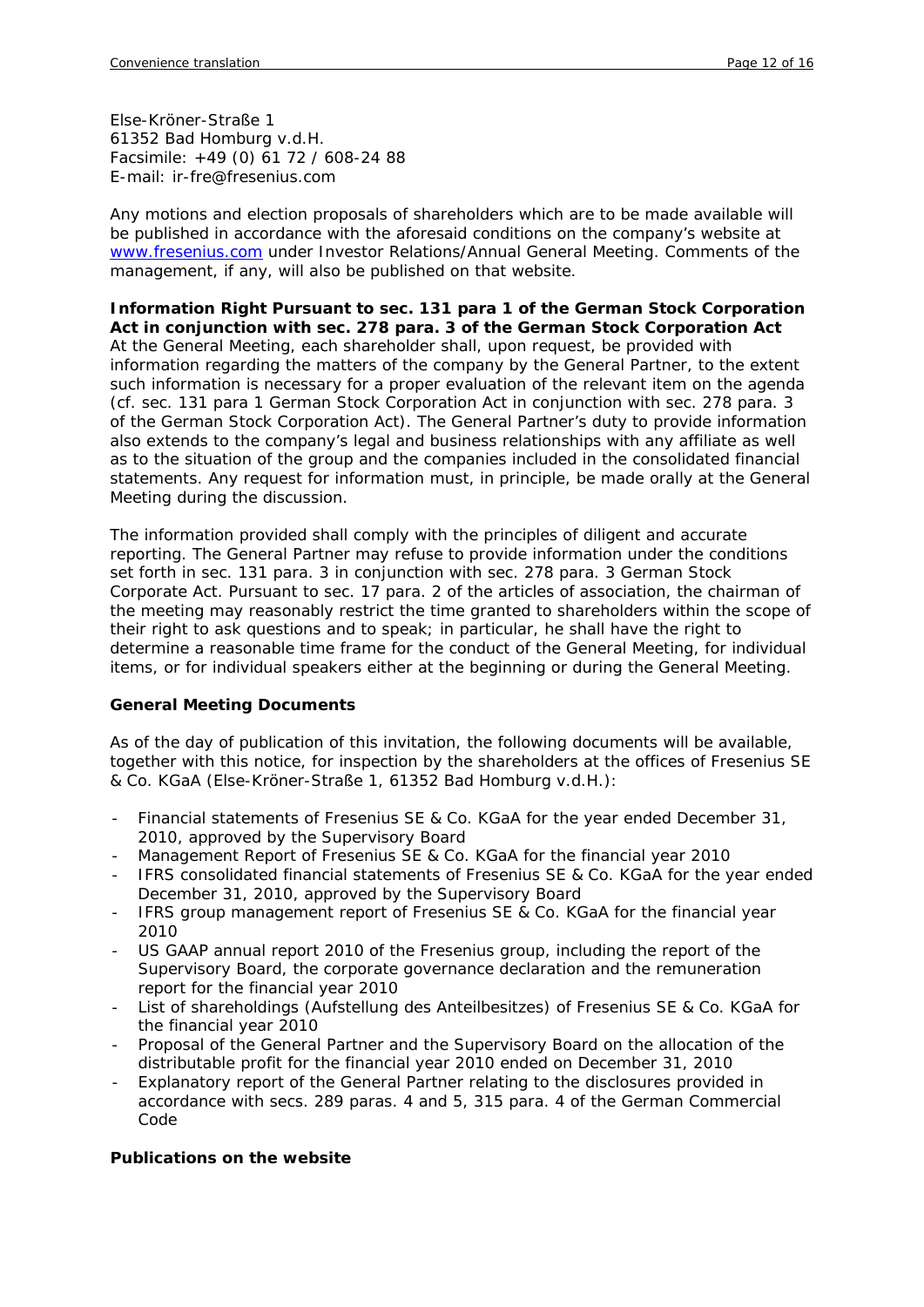The information pursuant to sec. 124a German Stock Corporation Act in conjunction with sec. 278 para. 3 German Stock Corporation Act regarding the General Meeting (invitation, documents to be made available, forms of proxy and for issuing instructions, applications by shareholders, if applicable, among other things) as well as further explanations concerning the rights of shareholders pursuant to sec. 122 para. 2 German Stock Corporation Act in conjunction with sec. 278 para. 3 German Stock Corporation Act, and pursuant to secs. 126 para. 1, 127 and 131 para. 1 German Stock Corporation Act in conjunction with sec. 278 para. 3 German Stock Corporation Act, are made available to shareholders on the company's website at [www.fresenius.com](http://www.fresenius.com/) under Investor Relations/Annual General Meeting. It is intended to broadcast the speech of the Chairman of the Management Board in sound and image on the Internet.

Bad Homburg v.d.H., March 2011

**Fresenius SE & Co. KGaA** 

**The General Partner Fresenius Management SE The Management Board**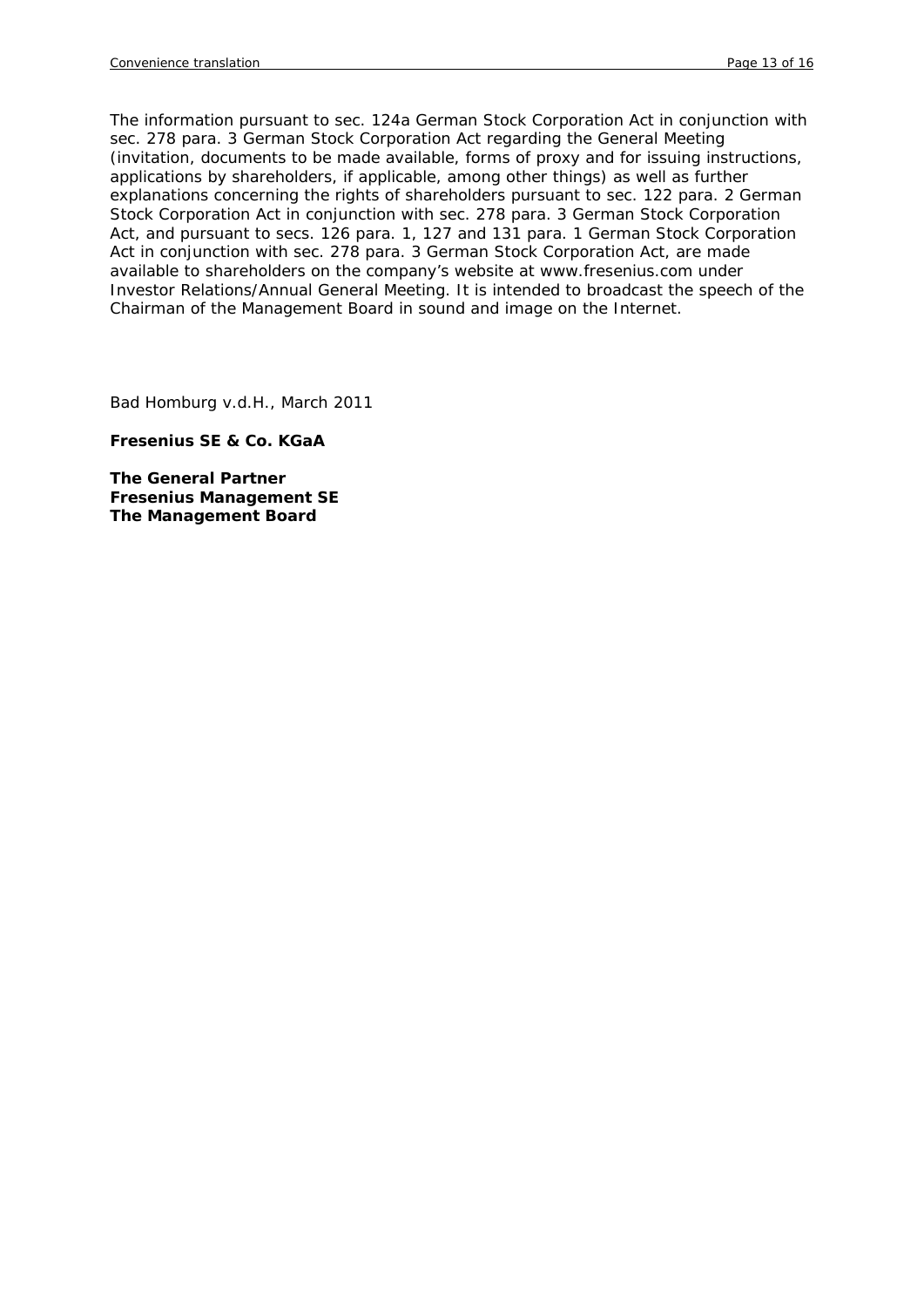#### **Annex to the Invitation to the Annual General Meeting to be held on May 13, 2011**

#### **General Partner's Written Report to the Annual General Meeting of Fresenius SE & Co. KGaA regarding item 6 of the Agenda pursuant to sec. 186 para. 4 sentence 2 in conjunction with sec. 203 para. 2 sentence 2 German Stock Corporation Act:**

Pursuant to sec. 186 para. 4 sent. 2 in conjunction with sec. 203 para. 2 sent. 2 of the German Stock Corporation Act, the General Partner reports below on the reasons for its being authorized to exclude the subscription rights of shareholders in specific cases of Authorized Capital I utilization. This report is available on the Company's website www.fresenius.de under Investor Relations/Annual General Meeting as of the convocation of the General Meeting. It is also available for inspection in the meeting room during the General Meeting.

If the General Partner avails itself of the right to increase the share capital, the new shares are, in principle, to be offered for subscription by the shareholders using the Authorized Capital I. However, the General Partner is, according to the proposed authorization, entitled to exclude the subscription rights of shareholders in the cases stated below.

## **Exclusion of subscription rights to settle fractional amounts**

In order to settle fractional amounts, to achieve a round issue amount and subscription ratio, the General Partner is entitled in respect of fractional amounts, with the approval of the Supervisory Board, to exclude the subscription rights of shareholders. The exclusion of subscription rights is necessary to be able to present a practicable subscription ratio in the event of capital increases being lower than the subscribed capital. The unassigned fractions excluded from the shareholders' subscription rights shall either be offered for sale on the stock market or otherwise be realized in the company's best interest. The occurrence of a potential dilution effect is improbable, because an exclusion of subscription rights, if any, would only apply to fractional amounts.

## **Exclusion of subscription rights in case of cash capital increase**

With the approval of the Supervisory Board, the exclusion of subscription rights is furthermore permitted in the event of a capital increase against cash contribution if the issue price of the new shares is not significantly lower than the stock exchange price and the proportional amount of shares issued subject to an exclusion of shareholders´ subscription rights does not exceed 10% of the share capital at the time the authorizing resolution is adopted, as well as at the time the authorization is exercised. A sale of own shares, if any, and the issue of shares, if any, based on another (future) Authorized Capital shall be taken into account with regard to the aforementioned 10% limit, to the extent they are sold or issued during the period of the authorization subject to an exclusion of subscription rights according to section 186 para. 3 sent. 4 German Stock Corporation Act. Shares that have been issued or are yet to be issued in order to satisfy profit-participation certificates and/or bonds with option or conversion rights or duties shall also be taken into account with regard to the aforementioned 10% limit, if the profit-participation certificates and/or bonds are issued during the period of this authorization subject to an exclusion of subscription rights in analogy to sec. 186 para. 3 sent. 4 of the German Stock Corporation Act.

Those requirements correspond to the legislative purpose of sec. 186 para. 3 sent. 3 of the German Stock Corporation Act, according to which a dilution of the value of the shares owned by current shareholders shall be excluded to the largest extent. In comparison with issuing subscription rights, a placement including an exclusion of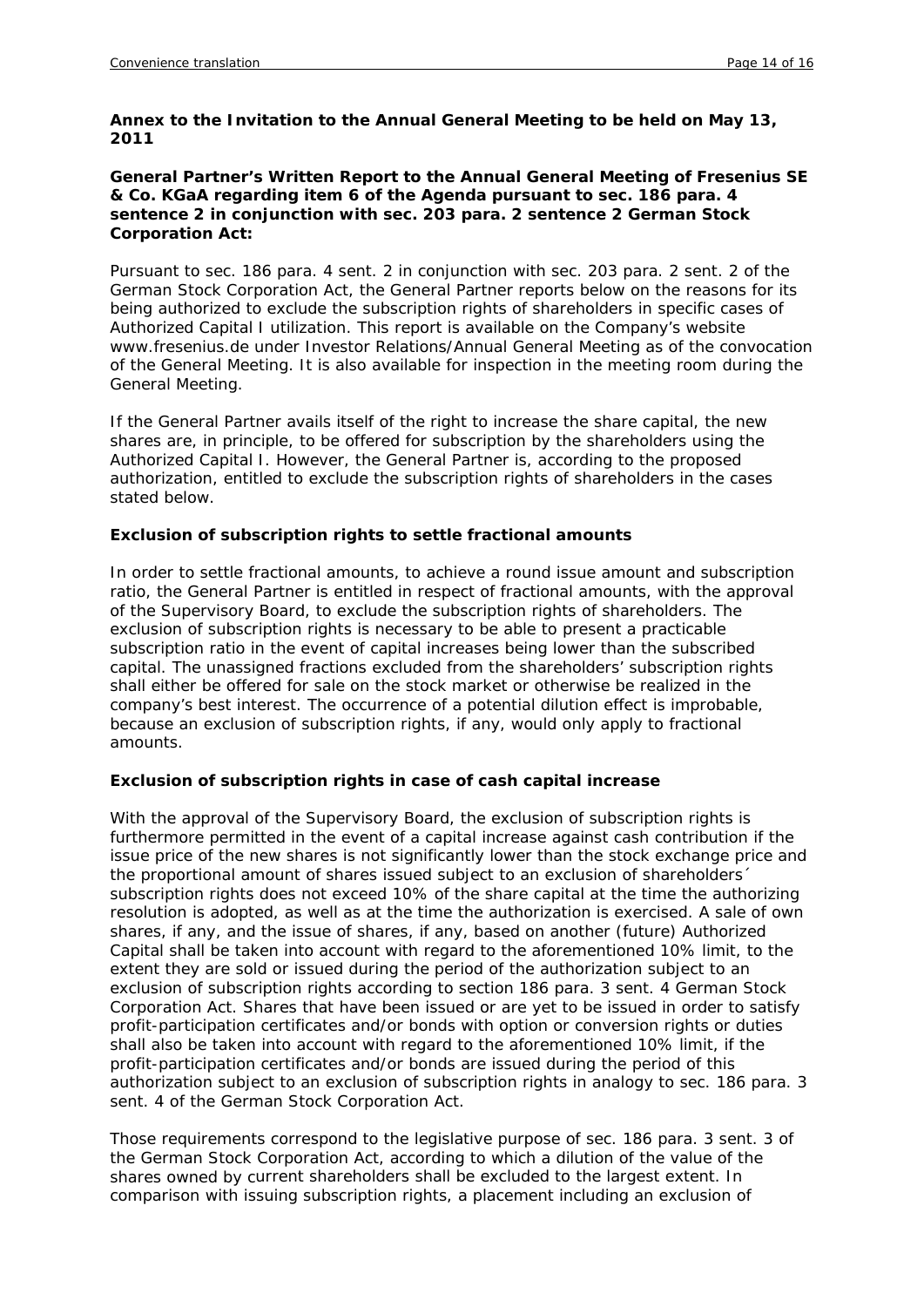subscription rights provides the opportunity to achieve a greater cash inflow. It furthermore allows a more market-oriented price fixing and, thereby, a generation of disposal proceeds that is as high as possible, as the placement can be made directly after fixing the issue price. In the event of an share offering addressed to all shareholders, it would indeed be possible to publish the subscription price three days before the expiry of the subscription period at the latest pursuant to sec. 186 para. 2 sent. 2 of the German Stock Corporation Act. However, even if this leeway were exploited, there would be an price change risk over a period of several days, which would result in a deduction of safety margins when the price of sale is fixed. Due to the length of the subscription period, the company additionally would not be able to respond quickly to favourable market conditions. It is intended, by way of the possibility to effect a capital increase subject to an exclusion of subscription rights, to put the General Partner of Fresenius SE & Co. KGaA in a position to exploit favourable market conditions flexibly in order to strengthen the equity base under optimal conditions for the benefit of the future business. The decisive stock exchange price will be the current stock exchange price at the time the final price of sale is fixed by the General Partner. As a result of the volatility of markets, it is not possible to exclude short-term price fluctuations. Thus, it is intended to refrain from determining in advance whether this shall be based on a current average share price covering only a small number of days or on a current share price at a reference date. This shall be decided in each particular case.

## **Exclusion of subscription rights in case of an increase of capital in kind**

In the event of a capital increase against contributions in kind, the General Partner is authorized, with the approval of the Supervisory Board, to exclude shareholders from exercising their statutory subscription right if the Authorized Capital I is used for the purpose of acquiring a company, part of a company or interests in a company.

The Authorized Capital I could not be used as acquisition currency for the intended purpose without an exclusion of subscription rights. The authorization to grant ordinary shares of the Company against contribution in kind shall provide the company with the necessary leeway to exploit opportunities to acquire other companies, parts of companies or interests in companies quickly and flexibly. In particular with a view to remaining competitive on an international level and in order to act in the shareholders' interests, the company must always be in position to respond quickly and flexibly within the international market environment. This is taken into account by way of the Authorized Capital I, as a capital increase by resolution of the General Meeting would not be possible in time in case of emerging acquisition opportunities and/or would not guarantee the flexibility required within the framework of takeovers. The financial interests of shareholders are protected through the General Partner's obligation to issue the new shares at an issue price that is in adequate proportion to the value of the contribution in kind in accordance with sec. 255 para. 2 sent. 2 of the German Stock Corporation Act when making use of its authorization. When determining the value of the shares granted as consideration the stock exchange price of the shares will be relevant. A systematic link to a stock exchange price is not envisaged, in order to prevent previously reached negotiation results being challenged on the grounds of fluctuations of the stock exchange price.

## **Restriction of the total volume of capital increases without subscription rights**

The General Partner is only allowed to make use of the aforementioned authorizations concerning the exclusion of subscription rights to the extend that the proportional amount of all shares issued subject to an exclusion of subscription rights does not exceed 20% of the share capital, neither at the time the authorizing resolution is adopted nor at the time it is exercised. Consequently, the total volume of shares issued without subscription rights under the Authorized Capital I is restricted. In this way, the shareholders are additionally protected against dilution effects affecting their existing shareholdings.